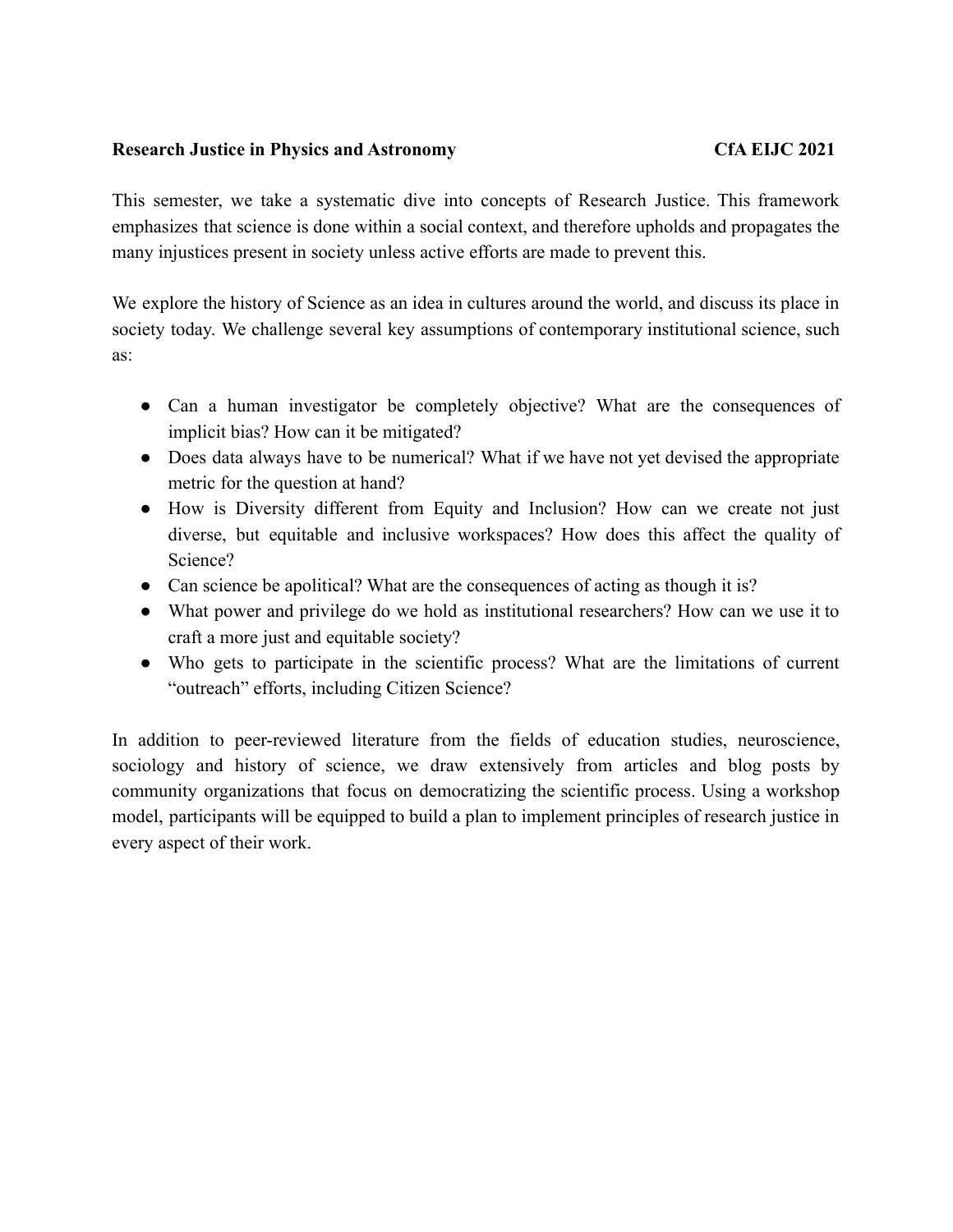|                | <b>Date</b> | <b>Guiding Questions</b>                                                                                                                                                                      | <b>Suggested Media</b>                                                                                                                                                                                             | <b>Host</b>                                                                                                                                       |
|----------------|-------------|-----------------------------------------------------------------------------------------------------------------------------------------------------------------------------------------------|--------------------------------------------------------------------------------------------------------------------------------------------------------------------------------------------------------------------|---------------------------------------------------------------------------------------------------------------------------------------------------|
| 1              | 02/12       | What are our goals as<br>a community this<br>semester?<br>How will we create a                                                                                                                | Watch:<br><b>Research Justice Webinar</b><br>(youtube)<br>Science with a capital "S" by                                                                                                                            | Mila Chadayammuri                                                                                                                                 |
|                |             | just and inclusive<br>environment in this<br>group?                                                                                                                                           | Leila McNeill<br><b>Science Under the Scope:</b><br><b>Putting Science in Perspective</b>                                                                                                                          |                                                                                                                                                   |
|                |             | Situated Knowledge -<br>How does our context<br>impact the scientific<br>questions we ask?                                                                                                    | by Sophie Wang<br><b>The Consequences of</b><br>Curiosity by Alexis Takahashi                                                                                                                                      |                                                                                                                                                   |
|                |             | Sign up for<br>remaining sessions                                                                                                                                                             |                                                                                                                                                                                                                    |                                                                                                                                                   |
| $\overline{2}$ | 02/19       | How does the<br>military-industrial<br>complex benefit from<br>astrophysics research?<br>What military<br>applications do we aid<br>with our research?<br>What is the cost in<br>human lives? | Memoirs of a Grant Writer:<br>Uncovering the<br>Military-Academic-Industrial<br>Complex by Alexis Takahashi<br><b>Institutional Conflicts of</b><br><b>Interest in Academic</b><br><b>Research</b> by David Resnik | Rebecca Charbonneau                                                                                                                               |
| $\overline{3}$ | 02/26       | EIJC @ ADRF<br><b>Panel: Working</b><br><b>Together Towards A</b><br><b>More Just and</b><br><b>Inclusive CfA</b>                                                                             | Join the ADRF zoom call at<br>9am!                                                                                                                                                                                 | Participants: Christine<br>Benoit, Daniel Castro,<br>Doug Finkbeiner, Karin<br>Oberg, Bryan Terrazas,<br>Floor Broekgaarden and<br>Harshil Kamdar |
| $\overline{4}$ | 03/05       | What does it mean to<br>"decolonize science"?<br>Whose voices are<br>heard in STEM?                                                                                                           | Decolonization is not a<br>Metaphor<br>By Eve Tuck and K. Wayne<br>Yang<br>Decolonizing Astronomy (Or.                                                                                                             | Kelly Blumethal + Lynn<br>Carlson                                                                                                                 |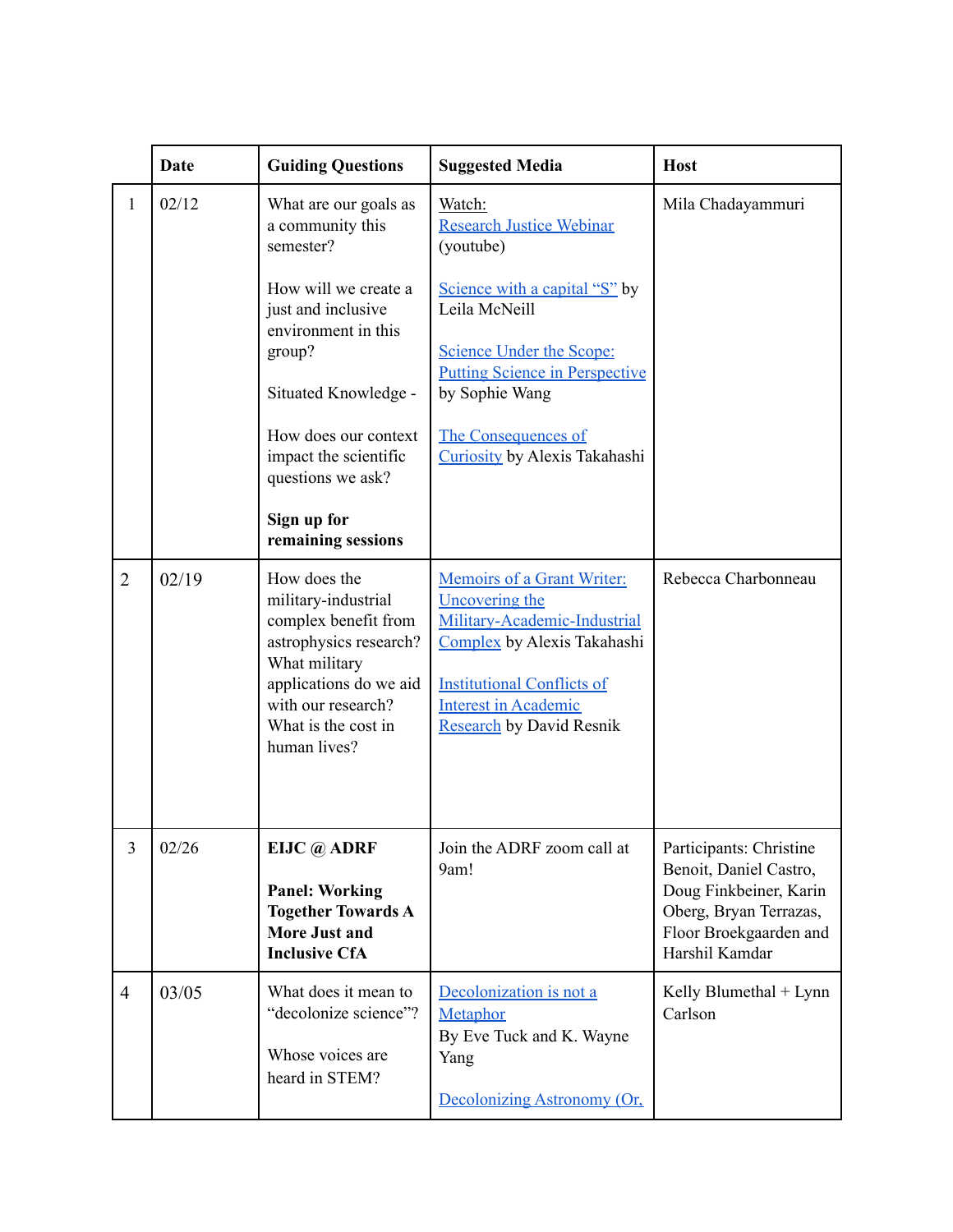| 6 | 03/26 | Ethics of the<br>peer-review process<br>The case for<br>double-blind review<br>panels, and the issue                                                                                                                                                                                                                                                                                                          | Recommendations of the<br><b>Working Group on</b><br><b>Anonymizing Proposal</b><br>Reviews<br><b>Word Embeddings Quantify</b>                                                                                                                                                                                                                                                             | Igor Chilingarian |
|---|-------|---------------------------------------------------------------------------------------------------------------------------------------------------------------------------------------------------------------------------------------------------------------------------------------------------------------------------------------------------------------------------------------------------------------|--------------------------------------------------------------------------------------------------------------------------------------------------------------------------------------------------------------------------------------------------------------------------------------------------------------------------------------------------------------------------------------------|-------------------|
| - | 3/19  | No EIJC                                                                                                                                                                                                                                                                                                                                                                                                       |                                                                                                                                                                                                                                                                                                                                                                                            |                   |
| 5 | 03/12 | What counts as data?<br>How do the ways we<br>perceive data<br>influence our<br>interpretations?<br>Data inequalities $\rightarrow$<br>we know least about<br>the least represented.<br>What about "data"<br>about department<br>climate? About<br>whether a community<br>wants a telescope? Is<br>the majority opinion<br>the correct metric<br>when a key<br>stakeholder is a<br>marginalised<br>community? | The Golem: What You<br><b>Should Know About Science</b><br>Collins & Pinch 1998. Pages<br>$52 - 57$ .<br><b>HCO Climate Survey (pdf)</b><br>Polling Hawai'ians on TMT                                                                                                                                                                                                                      | Chen Chen         |
|   |       | How can we ethically<br>do astronomy in e.g.,<br>Hawai'i (TMT)?<br>Chile (GMT)? Africa<br>(SKA)? India<br>(LIGO-India,<br>GMRT)?                                                                                                                                                                                                                                                                              | <b>How to Do Things with</b><br><b>History</b> ) Lecture by Professor<br>of History Prashant Kumar of<br>Haverford College (youtube)<br>How Western Media's False<br>Binary Between "Science" &<br><b>Indigenous Rights Erases</b><br><b>Native People from Citations</b><br>Needed Podcast<br>Dismantling the divide<br>between Indigenous and<br>Scientific Knowledge by<br>Arun Agrawal |                   |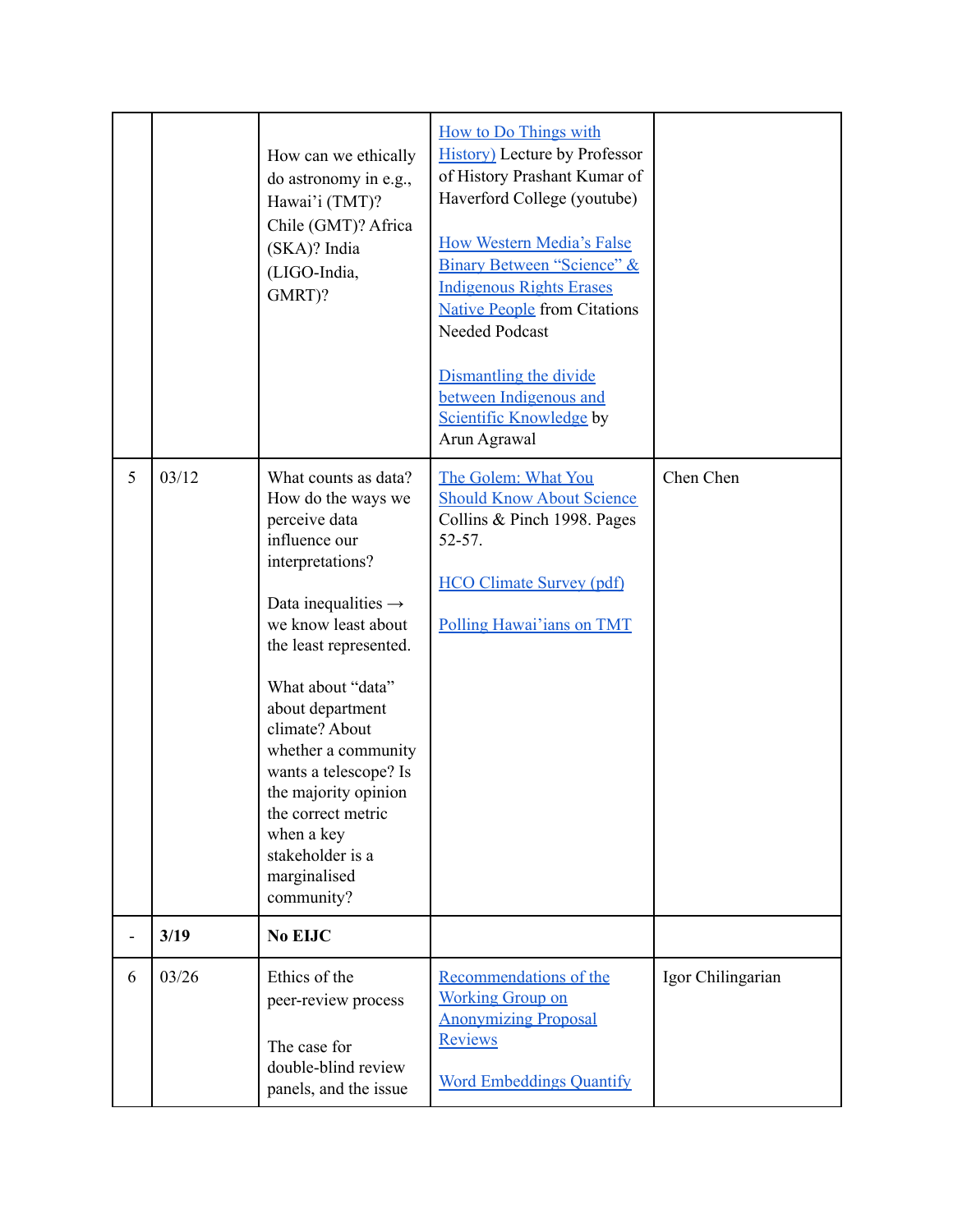|                |       | with the anonymous<br>journal review system                                                                                                                                                                                                                             | 100 Years of Gender and<br><b>Ethnic Stereotypes by Nikhil</b><br>Garg, Londa Schiebinger,<br>Dan Jurafsky, and James Zou                                                                                                                                                                                                                                                                                                                                                |                                                     |
|----------------|-------|-------------------------------------------------------------------------------------------------------------------------------------------------------------------------------------------------------------------------------------------------------------------------|--------------------------------------------------------------------------------------------------------------------------------------------------------------------------------------------------------------------------------------------------------------------------------------------------------------------------------------------------------------------------------------------------------------------------------------------------------------------------|-----------------------------------------------------|
| $\overline{7}$ | 04/02 | Conference travel -<br>how much is really<br>necessary? How much<br>do we spend on<br>travel? What is the<br>carbon footprint?<br>What else could this<br>time and money be<br>used for?                                                                                | Greening the meeting by<br>Benjamin Lester, Science<br>(2007)<br>A Space Physics Paradox:<br>Why has increased funding<br>been accompanied by<br>decreased effectiveness<br>Executive summary (pages<br>$1-6)$<br><b>Green AI</b> by Schwartz et al<br>(2019)                                                                                                                                                                                                            | No meeting - please<br>read at your own<br>leisure! |
| 8              | 04/09 | What is the link<br>between science and<br>science policy?<br>The anthropological<br>framework of four<br>world-views (the<br>general public,<br>bureaucracies,<br>activists and chiefs) -<br>importance of<br>physicists writing<br>op-eds and consulting<br>on policy | <b>Ethics, Physics and Public</b><br>Policy by Tina Kaarsberg<br><b>Ethics: The Failure of</b><br>Positivist Science by Yvonna<br>S. Lincoln, Egon G. Guba<br>The Physics, Biology and<br><b>Environmental Ethics of</b><br><b>Making Mars Habitable by</b><br>Christopher McKay and<br>Margarita Marinova<br><b>Containing the Atom:</b><br><b>Sociotechnical Imaginaries</b><br>and Nuclear Power in the<br><b>United States and South</b><br>Korea by Sheila Jasanoff | <b>Howard Smith</b>                                 |
| 9              | 4/16  | <b>Guiding questions:</b><br>How has scientific<br>practice played a role<br>in the invention of the<br>gender binary?<br>How do dominant                                                                                                                               | 3 short slideshows reviewing<br>the main messages of seminal<br>academic books on<br>gender+race theory:<br>1. A racist history of gender<br>norms in the US (instagram)<br>2. The invention of the sex                                                                                                                                                                                                                                                                  | <b>Bryan Terrazas</b>                               |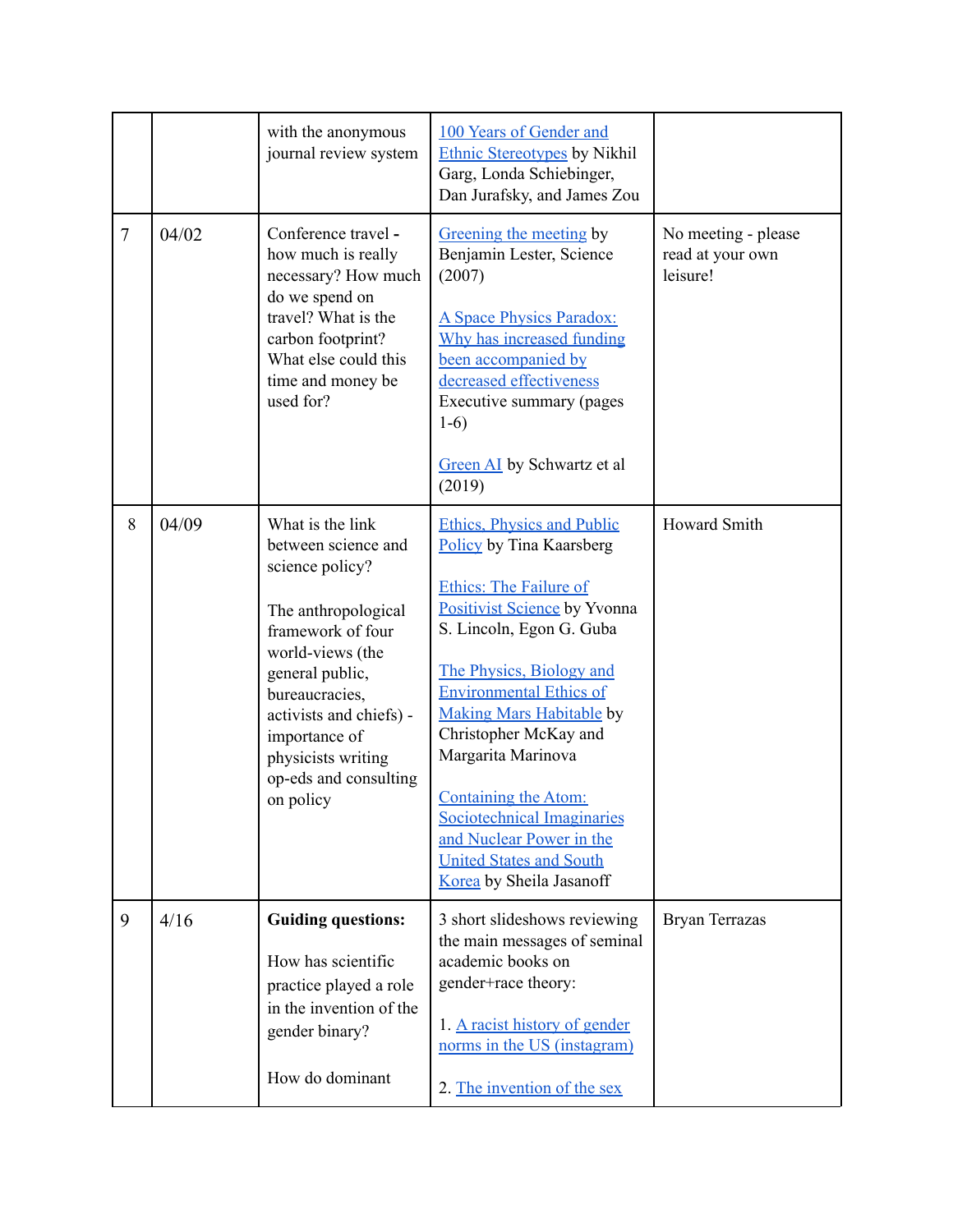|    |       | ideologies of<br>colonial/imperial<br>powers affect<br>scientific practice?<br>How were the ideas of<br>race and gender<br>co-developed<br>throughout the<br>19th/20th centuries?<br>How might our<br>present-day practice<br>of astronomy be<br>influenced by<br>ideology relating to<br>the gender binary? | binary (instagram)<br>3. The racist history of the sex<br>binary (instagram)<br>15 min video of Alok<br>speaking in 2019 (youtube)                                                                                                                                                                                                                                |                                                     |
|----|-------|--------------------------------------------------------------------------------------------------------------------------------------------------------------------------------------------------------------------------------------------------------------------------------------------------------------|-------------------------------------------------------------------------------------------------------------------------------------------------------------------------------------------------------------------------------------------------------------------------------------------------------------------------------------------------------------------|-----------------------------------------------------|
| 10 | 04/23 | What is the deficit<br>model of education?<br>What are our<br>alternatives?                                                                                                                                                                                                                                  | Finding the plot in science<br>storytelling in hopes of<br>enhancing science<br>communication PNAS (2017)<br>How can we use the 'science<br>of stories' to produce<br>persuasive scientific stories?<br>Nature (2017)                                                                                                                                             | SED-Erika W. and Mary<br>D<br><b>Emily Margolis</b> |
| 11 | 4/30  | What does it mean to<br>be inclusive? What<br>more do we have to<br>do?                                                                                                                                                                                                                                      | <b>Reimagining the STEM</b><br>pipeline by Stacy-Ann A.<br>Allen-Ramdial & Andrew G.<br>Campbell<br>Diversity and Inclusion are<br>Not Enough by Benjamin D.<br>Reese<br>Tsui, L. Effective Strategies<br>to Increase Diversity in<br><b>STEM Fields: A Review of</b><br>the Research Literature. The<br>Journal of Negro Education,<br>$76(4)$ , 555-581 (2007). | Anna Rosen                                          |